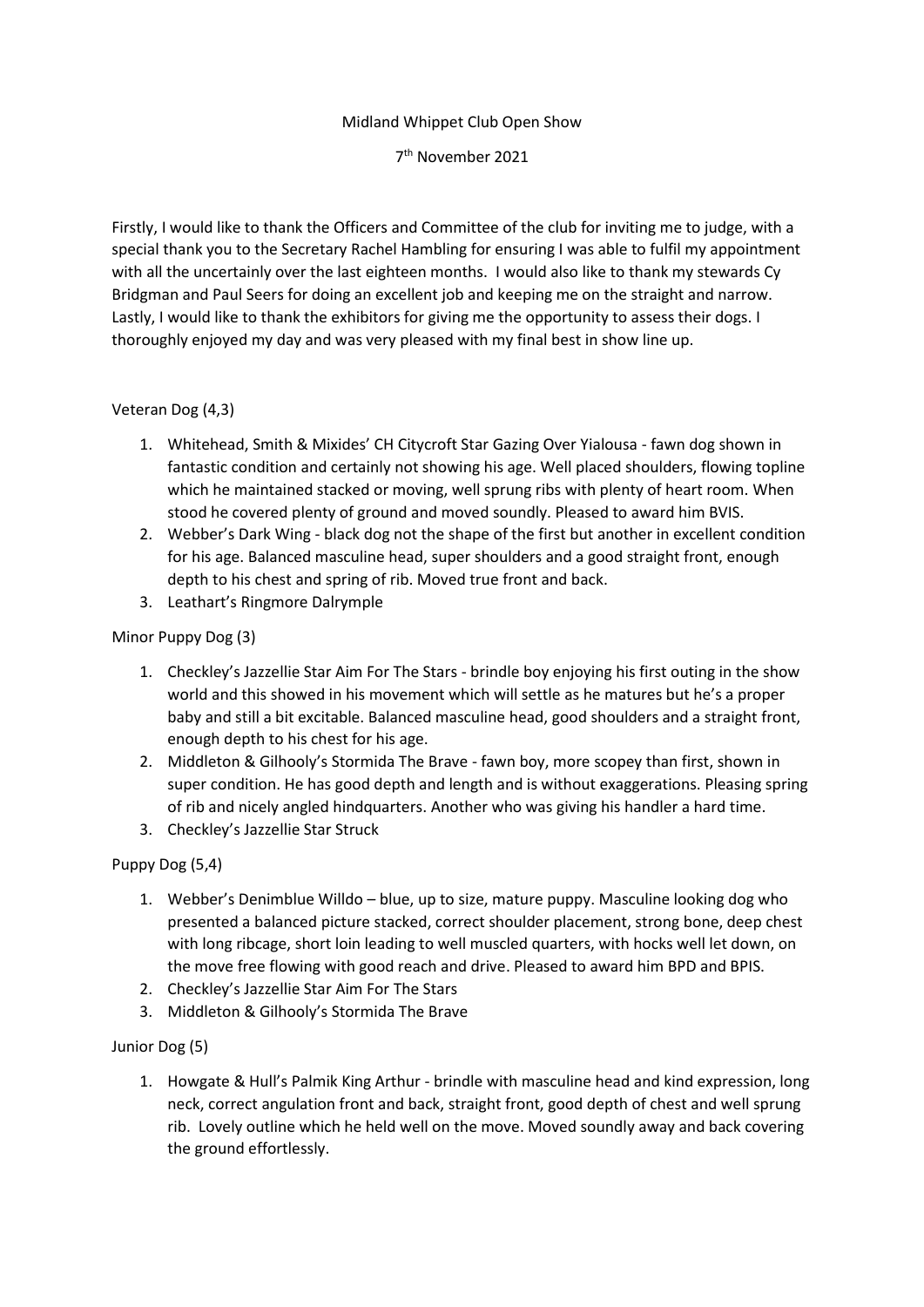- 2. Shepherd's Kidaruka It's Showtime At Oxana JW fawn and white dog with handsome head and good dark eye. Correct in front and a good depth of brisket, with ideally muscled hindquarters and hocks well let down. Just preferred the overall picture of the first on the move.
- 3. Manners, McDonald & Reed's Dejare Official Secret

## Yearling Dog (2)

- 1. Yeates & Winter's Lolani Café Amore fawn shown in super muscular condition. He has good depth and length and is without exaggerations. Pleasing spring of rib, lovely flowing topline, correct length of loin, well developed second thigh with ideally muscled hindquarters, won this class on type. Moved soundly and a dog you need to put your hands on to fully appreciate his quality. RBD
- 2. Martin's Bowdonia Go The Distance For Stalwart brindle boy more mature than first, masculine head, correct shoulder placement and a good straight front, deep chest and spring of rib moved true front and back. Preferred the overall outline of 1st on the move.

### Maiden Dog (1)

1. Middleton & Gilhooly's Stormida The Brave

### Novice Dog (3,1)

1. Manners, McDonald & Reed's Dejare Official Secret - black and white dog in proportion with good bone and presented a clean cut outline with correct shaped head and soft expression. Moved ok when he settled.

Undergraduate Dog (1)

1. Allen's Zoraden Aladdin - fawn dog handsome head with good dark eye. Correct in front and a good depth of brisket. Lovely flowing topline, well developed second thigh with ideally muscled hindquarters, didn't seem to be too enthusiastic on the move today.

## Graduate Dog (6,3)

- 1. Howgate & Hull's Palmik King Arthur
- 2. Yeates & Winter's Zoraden Bright Star fawn and white boy who not as foot perfect as the first in this class, presenting an overall balanced outline, masculine head, neck long and muscular, straight front, good bone, shoulders well laid back and deep chest. Shown in hard condition.
- 3. Lindley's Jazzellie Lover Boy

Post Graduate Dog (3,2)

- 1. Trouton's Runnel Run For Fun Only two in the class but one of the closest decisions of the day. Fawn boy with masculine head and kind expression, long neck, correct angulation front and back, straight front, good depth of chest and well sprung rib. Lovely outline which he held well on the move. Moved soundly away and back.
- 2. Howgate & Hull's Palmik King Arthur

#### Limit Dog (6,4)

1. Ellis' Oakbark Marksman For Railfield – fawn boy presenting a balance curvy outline stacked and on the move. Head long and lean with an alert expression, straight front, shoulders well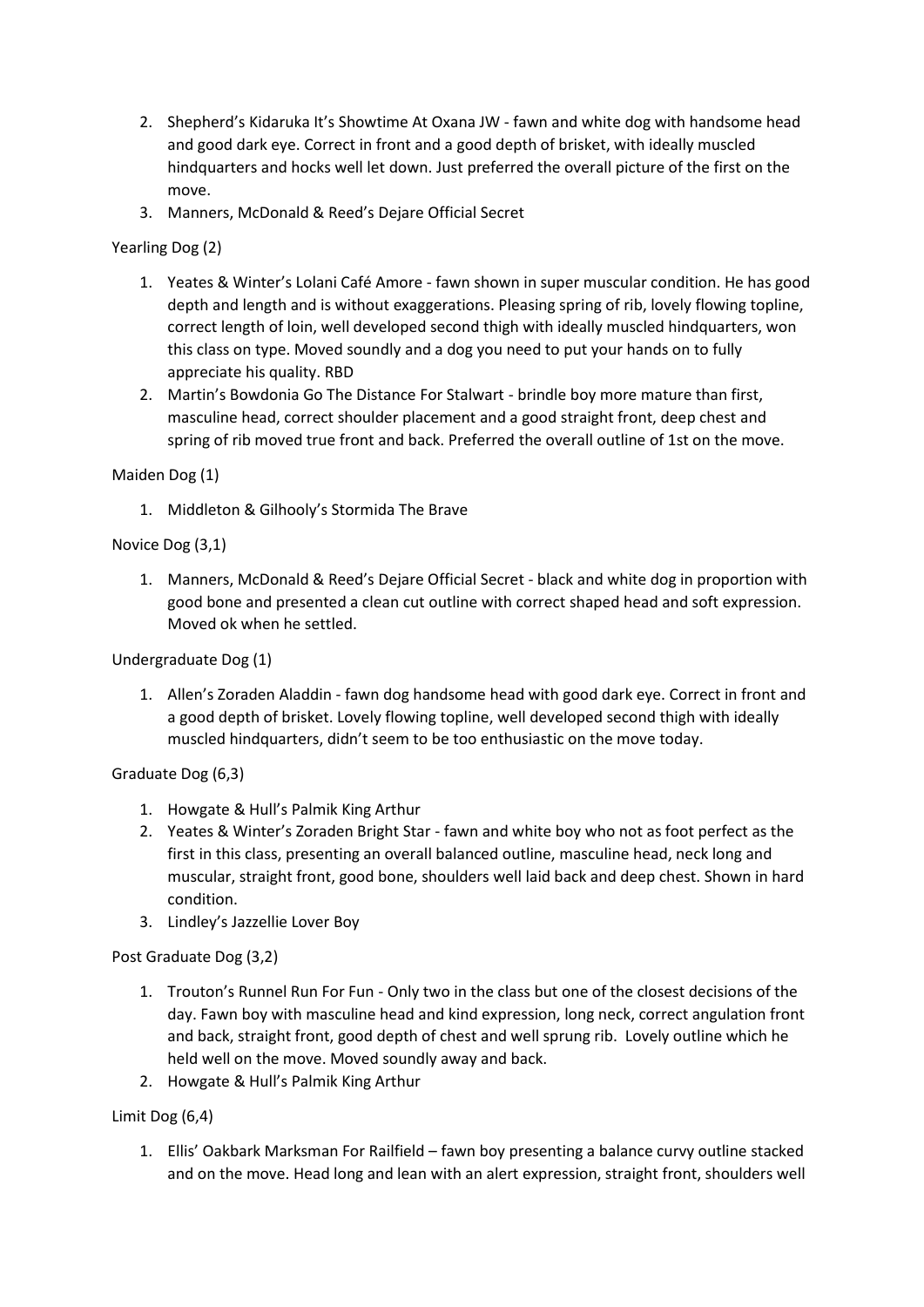laid back, deep chest and good spring off ribs. Good turn of stifle and hocks well let down. Best mover in the class.

- 2. Miluk's Westwood Prince Liam fawn, scopey young dog and of a bigger frame than the winner. Masculine head on a long neck, enough spring of rib and nicely angled hindquarters. Moved soundly but not as foot perfect as the winner, shown in super condition.
- 3. Manners & Glasspool's Penbriar Dark Secret AT Mannerpool

# Open Dog (4)

- 1. Wheeler's Ranveli Sunshine Man fawn with masculine head and a kind expression, long neck, correct angulation front and back, straight front, good depth of chest and well sprung rib. Lovely outline with arch over the loin, he held his outline well on the move. Moved soundly with enthusiasm away and back covering the ground in his class but unfortunately just didn't sparkle in the challenge for BIS. BD and BOS.
- 2. Johnston & Wilson's Aarminias Dragon Lord of Danluke fawn boy standing over slightly more ground than the first but still presenting a balanced outline. Handsome head with good dark eye. Correct in front with a good depth of brisket, ribs well sprung, well developed second thigh with ideally muscled hindquarters, hocks well let down. Moved well but unlucky to meet winner today.
- 3. Dimmock's Selinko Festive Prancer

## Veteran Bitch (5,4)

- 1. Doherty's Dutch CH Crème Anglaise's Sacre Coeur (IMP NL) You would never say this girl was a veteran. She looks great. She's an ideal size, balanced and so correct throughout. Her brisket is deep, she has ample sternum, good angles front and rear. On the move she was sound, whether moving away or back.
- 2. Chant's Derohan Beyond Desire brindle and white parti 10 year old another not showing her age. Larger in stature than the first but never the less presenting a very shapely outline. Feminine head, straight front, good spring of ribs, still exhibiting a definite tuck up, just lacked the footfall of the winner n the move.
- 3. Miluk's Mollytop Lady Babu

## Minor Puppy Bitch (7)

- 1. Grisoli's Stonefox Gotta Have Faith At Loroli brindle girl correct size for her age, very feminine head with kind expression, straight front, good lay of shoulders, enough depth to her chest for her age, good turn of stifle and hocks well let down. Took time to settle but presented a pleasing outline on the move when she did and was very true away and back. BPB.
- 2. Maxwell's Maccus Rosa Gallica Daphne unlucky to meet first in such good form today. Fawn with very feminine head, dark eye. Correct in front and a good depth of brisket. Lovely flowing topline, well developed second thigh with ideally muscled hindquarters, she moved well from every angle.
- 3. Leathart's Ringmore Iona

## Puppy Bitch (7)

1. Johnston & Wilson's Danluke Drag on A Dime – 10 month old brindle girl with a beautiful feminine head, melting expression, long clean neck, good shoulders, beautiful length and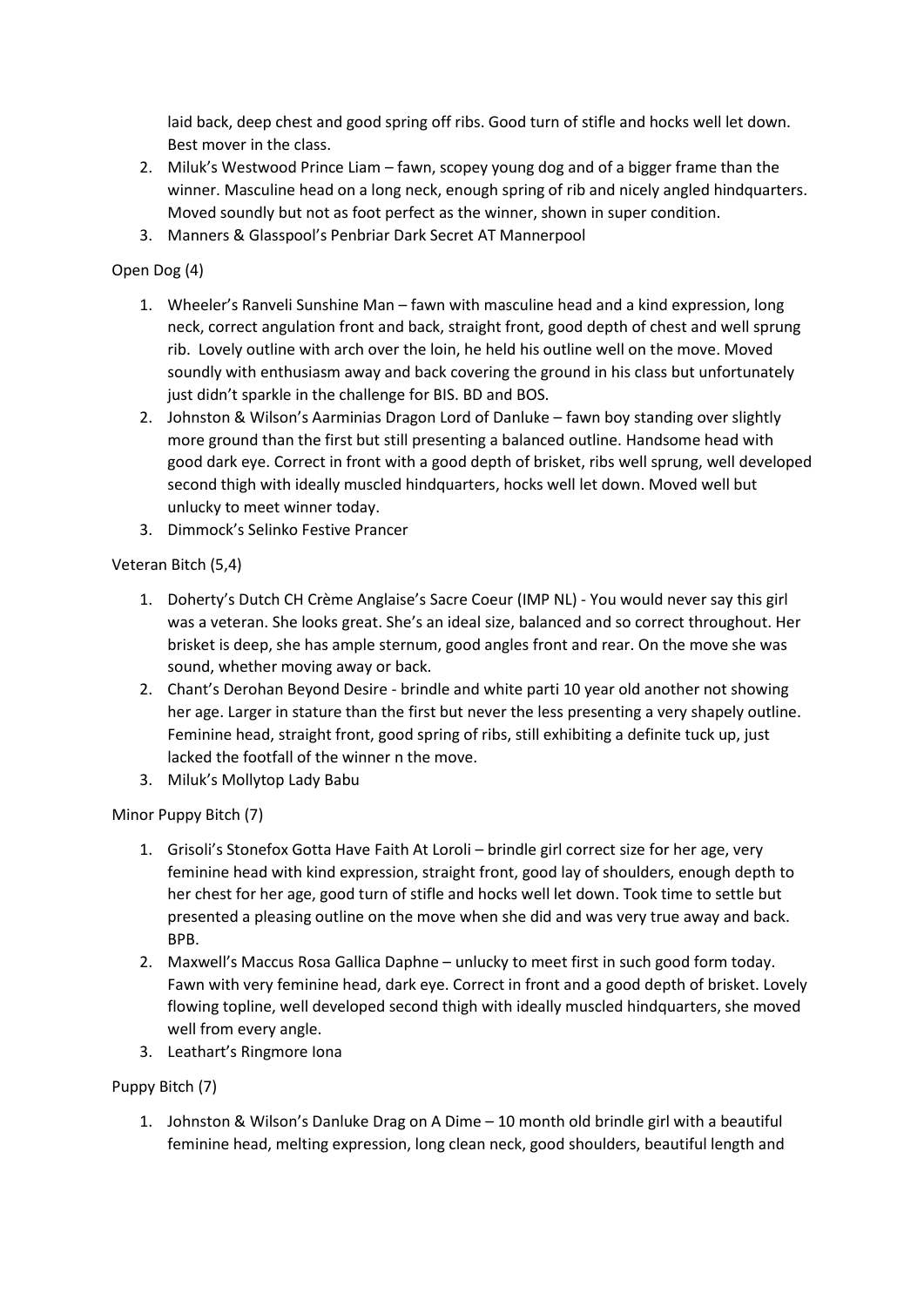depth to her body, she is a lovely size, straight front and back and has a lovely overall shape to her.

- 2. Lindley's Jazzellie Wish Upon A Star fawn girl just 6 months but certainly took everything in her stride. Another that presented a very curvy outline, feminine head with beautiful expression, straight front, flowing topline, well sprung ribs, correct angulation front and back, moved well.
- 3. Fisher's Marleben Myracle Melody

# Junior Bitch (4,3)

- 1. Ellis' Railfield Quartrain I like the overall shape and femininity of this fawn bitch with nothing over done. She has good depth and length and is without exaggerations. Pleasing spring of rib, correct length of loin, and nicely angled hindquarters, shown in super muscular condition. Moved soundly especially in side profile.
- 2. Howgate & Hull's Palmik Lady Guinevere brindle and white more mature than first, feminine head, correct shoulder placement and a good straight front, deep chest and spring of rib moved true front and back. Preferred outline of 1st on the move.
- 3. Lipscombe's Selinko Honeysuckle

Yearling Bitch (5,3)

- 1. Allen's Lolani Mocha Martini At Zoraden fawn girl, feminine head with kind expression, neck long and muscular into correct shoulder placement, straight front, short coupled. Correct angulation front and back moved well.
- 2. Richards' Cobyco City Of Dreams At Richclass well balanced fawn bitch feminine head with kind expression, flowing topline, well sprung ribs, correct angulation, well muscled, moved well but just preferred the movement of the winner today,
- 3. Vaughan-Wall's Shirotae Paws For A Song

## Maiden Bitch (3)

- 1. Leathart's Ringmore Iona fawn 7 month old who did not disgrace herself by coming third in a strong minor puppy class. Well balanced for one so young and full of type. Feminine well moulded head with kind eye and expression. Good front construction followed by soundly made rear quarters. Moved well when she settled.
- 2. Johnson's Cyangrange Our Tiger Lilly more mature than first, feminine head with kind expression, correct shoulder placement and a good straight front, deep chest and spring of rib moved true front and back. Preferred outline of 1st on the move.
- 3. Blanks' Westmount Nightingale

## Novice Bitch (1)

1. Grisoli's Loroli Lady Lakeside – 11 month old rangy brindle bitch, very feminine with kind expression, straight front with good lay back of shoulder, deep chest with good spring of ribs, correct rear angulation and moved true front and back.

## Undergraduate Bitch (4,1)

1. Johnson's Cyangrange Our Tiger Lilly

## Graduate Bitch (4,3)

1. Howgate & Hull's Palmik Lady Guinevere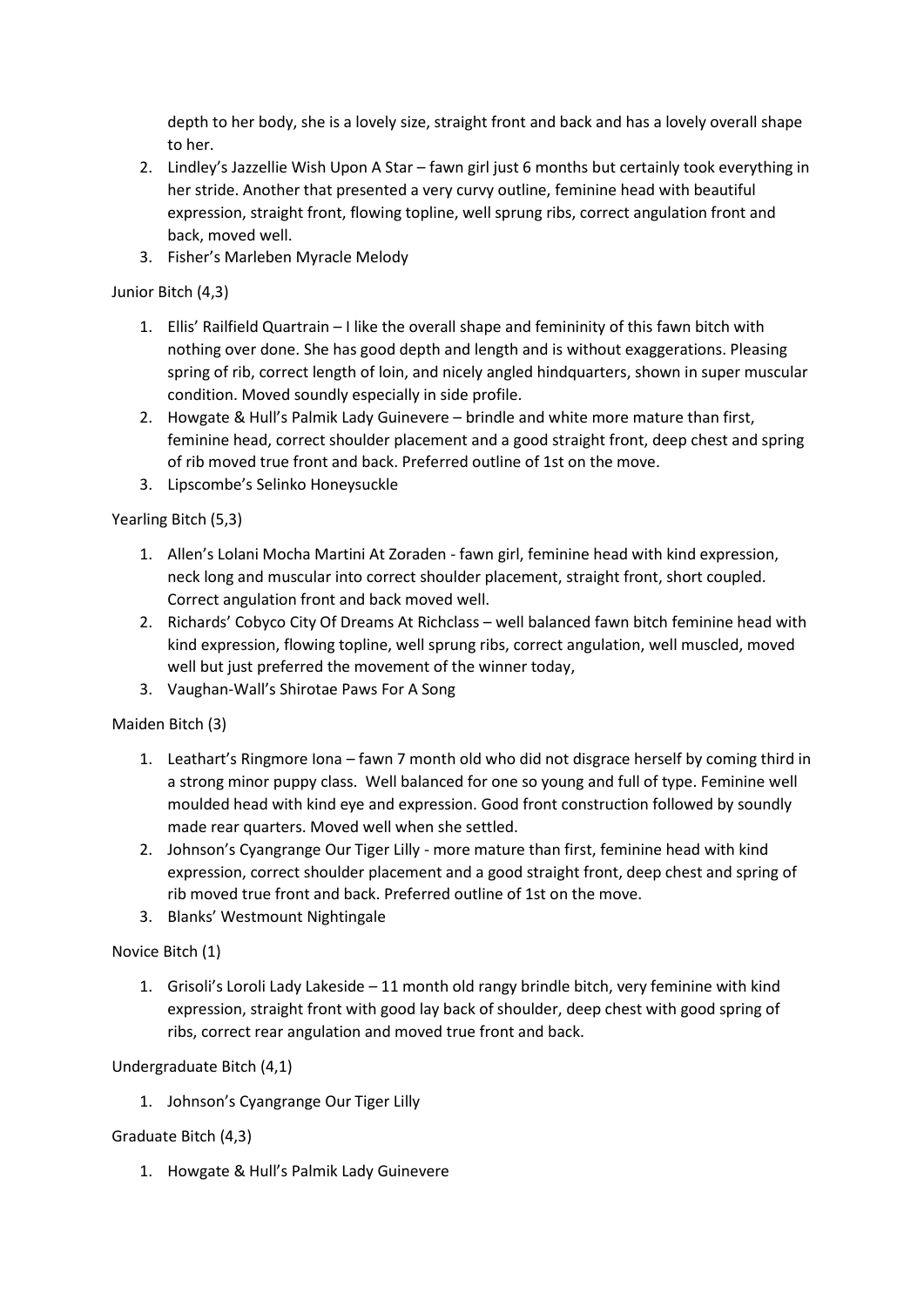- 2. Blanks' Westmount Nightingale fawn bitch, although I liked her side profile movement and she did move soundly around the ring, she just lacked the overall drive of the winner. Straight front, neck flowed into well laid back shoulders, deep chest, good turn of stifle, ample muscle.
- 3. Lindley's Jazzellie Made With Love

Post Graduate Bitch (9)

- 1. Richards' Kierpark You Are My Sunshine At Richclass this brindle and white parti caught my eye the minute she was stacked, such a lovely shape with nothing exaggerated. So feminine, straight front, well laid back shoulders, deep chest, definite tuck up, good turn of stifle and hocks well let down. Moved soundly but just needs to tighten up behind.
- 2. Saxby's Runaround Amazin' Grace With Sandspring fawn bitch and another that looked the part stacked and on the move. Kind expression, long muscular neck leading to well laid back shoulders, deep chest, good spring of rib, arch over a strong loin, stifles well bent and good expanse of second thigh. Moved true away and back.
- 3. Trouton's Citycroft Grace Kelly Of Runnel JW

Limit Bitch (9)

- 1. Whitehead, Smith & Mixides' Citycroft Storm In A Teacup brindle bitch full of type and lots to like, she isn't oversized, has a feminine head, flowing neck, good lay of shoulders, well sprung ribcage and her overall body shape gives the correct impression of strength and power with nothing exaggerated. Moved straight front and back. RBB
- 2. Wilkinson's Citycroft Starfall JW fawn bitch and another I have judged previously. Overall a slightly larger frame than the first but never the less balanced throughout. She has a very feminine balanced head, enough length to her neck, straight front with angulation correct front and rear and moved soundly around the ring.
- 3. Howgate & Hull's Bryntreia Whispered Love At Palmik JW

Open Bitch (9)

- 1. Johnson & Wilson's Cyangrange My Cuppa Tea Of Danluke JW brindle bitch whom I have judged before and watched her progress from ringside. A beautiful feminine head, melting expression, long clean neck, good shoulders, beautiful length and depth to her body, she is a lovely size, straight front and back and has a lovely overall shape to her. On the move, she was very sound and had a daisy clipping action with a powerful yet effortless hind action and an excellent side profile. BB and BIS.
- 2. Grisoli's Loroli Romancing The Stone brindle bitch, beautiful head and expression, straight front and behind. Deep chest with long ribcage, well muscled quarters. Sound on the move if a little less purposeful than the winner but with a true daisy clipping action holding her topline. Another shown in gleaming condition.
- 3. Howgate & Hull's Palmik Queen Of Diamonds JW

June Cross Memorial Special Open Stakes (7,4)

- 1. Wilkinson's Citycroft Starfall JW
- 2. Doherty's Crème Anglaise's La Colle Noire (IMP NL) dark brindle bitch, not the substance of the first but very correct in shape and size. Lots of breed type, pleasing head and expression, good length of neck into well constructed front assembly, sufficient rear angulation with well let down hocks. Moved well covering the ground with ease and driving from the rear.